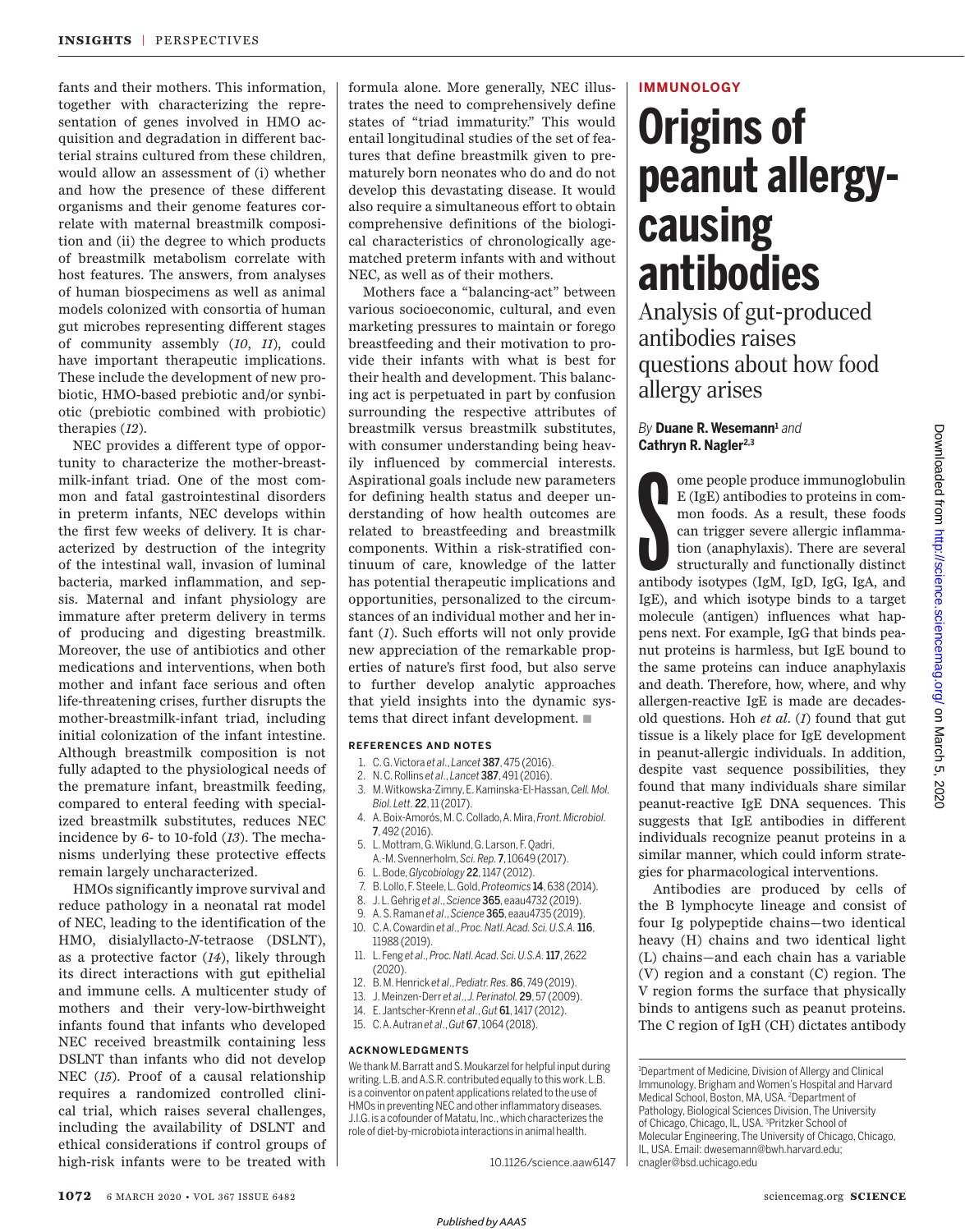function largely by triggering processes that lead to neutralization, elimination, or induction of inflammation. Assembly of multiple *IGH* gene segments through the process of V(D)J recombination results in enormous sequence diversity, particularly in the exon encoding the V region, which comprises much of the antigen binding surface. Next to the V exon are a variety of C-region exons arranged in tandem (e.g.,  $C_{\mu}$ ,  $C_{\gamma}$ ,  $C_{\epsilon}$ , and  $C\alpha$ ), which define the different antibody isotypes (*2*).

Newly assembled Ig is produced as IgM. However, during an immune response, the same V region of IgH (VH) can be expressed in the context of another C-region isotype through a process called class switch recombination (CSR). This positions an alternative CH region next to the VH exon by permanent excision of the intervening DNA and associated CH-encoding exons. The position of CH exons relative to each other thus determines which IgH isotypes are available for sec-

ondary switch events. For example, an IgMexpressing B cell can switch to IgG1, and then that same IgG1<sup>+</sup> B cell can switch to IgE because  $C \in i s$  3' (downstream) to  $C \gamma 1$  in the *IGH* locus. However, IgE-expressing B cells cannot switch to IgG1 (or any other isotype whose CH is positioned 5' to  $C_{\epsilon}$ ). Somatic hypermutation (SHM) further diversifies V regions by introducing mutations that can enhance affinity to antigen (*3*).

The V(D)J recombination–, CSR-, and SHM-mediated processing of *IGH* enable phylogenetic mapping of how B-lineage cells and the antibodies they produce are related to one another. To gain insights into the origins of IgE production and the relationships between antibody-producing cells, Hoh *et al*. sequenced the *IGH* genes from B-lineage plasma cells in upper digestive tract tissues of 19 peanut-allergic individuals and compared them with those of nonallergic controls. They found more IgE-expressing cells in gut tissue in food-allergic individuals, confirming previous findings (*4*). Multiple clonally related VH-encoding sequences in IgE antibodies were also shared with other IgH isotypes. These findings suggest that B cells undergo CSR to IgE in the gut tissue as opposed to undergoing CSR to IgE elsewhere before migrating to the gut. This is different to the case of bone marrow, which is a major destination for antibody-producing cells after CSR elsewhere. This raises an important

# **Sources of peanut allergy**

Allergic reactions to peanut proteins are caused by immunoglobulin E (IgE) antibodies. Bone marrow is a source of IgE antibody for systemic distribution. Hoh *et al.* demonstrate that gut tissues are also a source of IgE. The degree to which gut IgE contributes to systemic allergy and bone marrow IgE contributes to gut sensitization is unknown.

C>Systemic dispersal =>Local dispersal



and light chains, with a variable region that recognizes antigen and an IgE-specific constant region, which is derived through class switch recombination.

> question: What features of the gut environment favor CSR to IgE? Moreover, because the bone marrow is a major location of antibody production, including IgE in allergic disease (*5*), the degree to which gut-derived versus bone marrow–derived IgE affects clinical disease, prognosis, and treatment approaches remains to be determined (see the figure).

**IgE**

Bone marrow

**IgE** Gut

?

Hoh *et al*. identified antibody sequences that are reactive to the peanut protein Ara h 2 (*Arachis hypogaea* allergen 2) and found groups of similar sequences among multiple individuals. Similar sequences were also found in analyses of IgE<sup>+</sup> B cells from peripheral blood in individuals with peanut allergy (*6*), further validating the concept of convergent IgE development to peanut proteins. Nonallergic individuals also had Ara h 2–reactive sequences, but only in non-IgE isotypes such as IgM, IgG, and IgA.

These findings highlight how antibodies that induce a food-allergic response are generated. The production of antibodies that bind peanut proteins does not seem to be the problem per se; instead, the switching of that antibody to the IgE isotype appears to be key. This is consistent with observations that humans make IgG to a variety of dietary proteins without correlation to food allergy (*7*). In addition, it is possible that IgG to food antigens may be protective from food allergy by either blocking IgE binding or otherwise interfering with IgE function (*8*, *9*). Perhaps an intervention that discourages gut IgE CSR could prevent food allergy.

The convergence of IgE sequences in multiple peanut-allergic individuals suggests that immune recognition may occur through antibody binding to a few finite regions on key proteins. In this regard, drugs that block IgE binding to these regions holds promise as a therapy in allergic disease. There is proof of principle: Two therapeutic monoclonal IgG antibodies against a cat allergen inhibited IgE binding, and treatment with the combination of these two antibodies alone was sufficient to reduce allergic symptoms in 34 cat-allergic individuals in a clinical trial (*10*). Blocking IgE to peanut antigens may be similarly efficacious.

Although seemingly innocuous, food allergens may influence the gut environment to generate conditions that induce CSR to IgE. In this regard, allergenic foods may have properties that

induce allergic inflammation, as has been proposed (*11*, *12*). Understanding the influences of the gut microbiota, age of exposure, and environment on the regulation of allergic responses to food (*13*, *14*) promises to provide clues to elucidating how IgE CSR is regulated.  $\blacksquare$ 

### **REFERENCES AND NOTES**

- 1. R. A. Hoh *et al*., *Sci. Immunol.* 5, eaay4209 (2020). 2. P. Tong, D. R. Wesemann, *Curr. Top. Microbiol. Immunol.*
- 388, 21 (2015). 3. L. Mesin, J. Ersching, G. D. Victora, *Immunity* 45, 471 (2016).
- 4. C. Caffarelli, E. Romanini, P. Caruana, M. E. Street, G. De' Angelis, *Pediatr. Res.* 44, 485 (1998).
- 5. S. Asrat *et al*., *Sci. Immunol.* 5, eaav8402 (2020).
- 6. D. Croote, S. Darmanis, K. C. Nadeau, S. R. Quake, *Science* 362, 1306 (2018).
- 7. J. Gocki, Z. Bartuzi, *Postepy Dermatol. Alergol.* 33, 253 (2016).
- 8. O. T. Burton *et al*., *J. Allergy Clin. Immunol.*134, 1310 (2014).
- 9. O. T. Burton, J. M. Tamayo, A. J. Stranks, K. J. Koleoglou, H. C. Oettgen, *J. Allergy Clin. Immunol.*141, 189 (2018).
- 10. J. M. Orengo *et al*., *Nat. Commun.* 9, 1421 (2018).
- 11. M. Profet, *Q. Rev. Biol.* 66, 23 (1991).
- 12. N. W. Palm, R. K. Rosenstein, R. Medzhitov, *Nature* 484, 465 (2012).
- 13. O. I. Iweala, C. R. Nagler, *Annu. Rev. Immunol.* 37, 377 (2019).
- 14. D. R. Wesemann, C. R. Nagler, *Immunity* 44, 728 (2016).

## **ACKNOWLEDGMENTS**

D.R.W. is supported by the NIH (AI121394, AI139538, and AI137940), the Burroughs Wellcome Fund, and an anonymous donor. C.R.N. is supported by the NIH (AI106302, AI134923, and AI146099) and the Sunshine Charitable Foundation. C.R.N. is president and co-founder of ClostraBio, Inc.

10.1126/science.aba8974